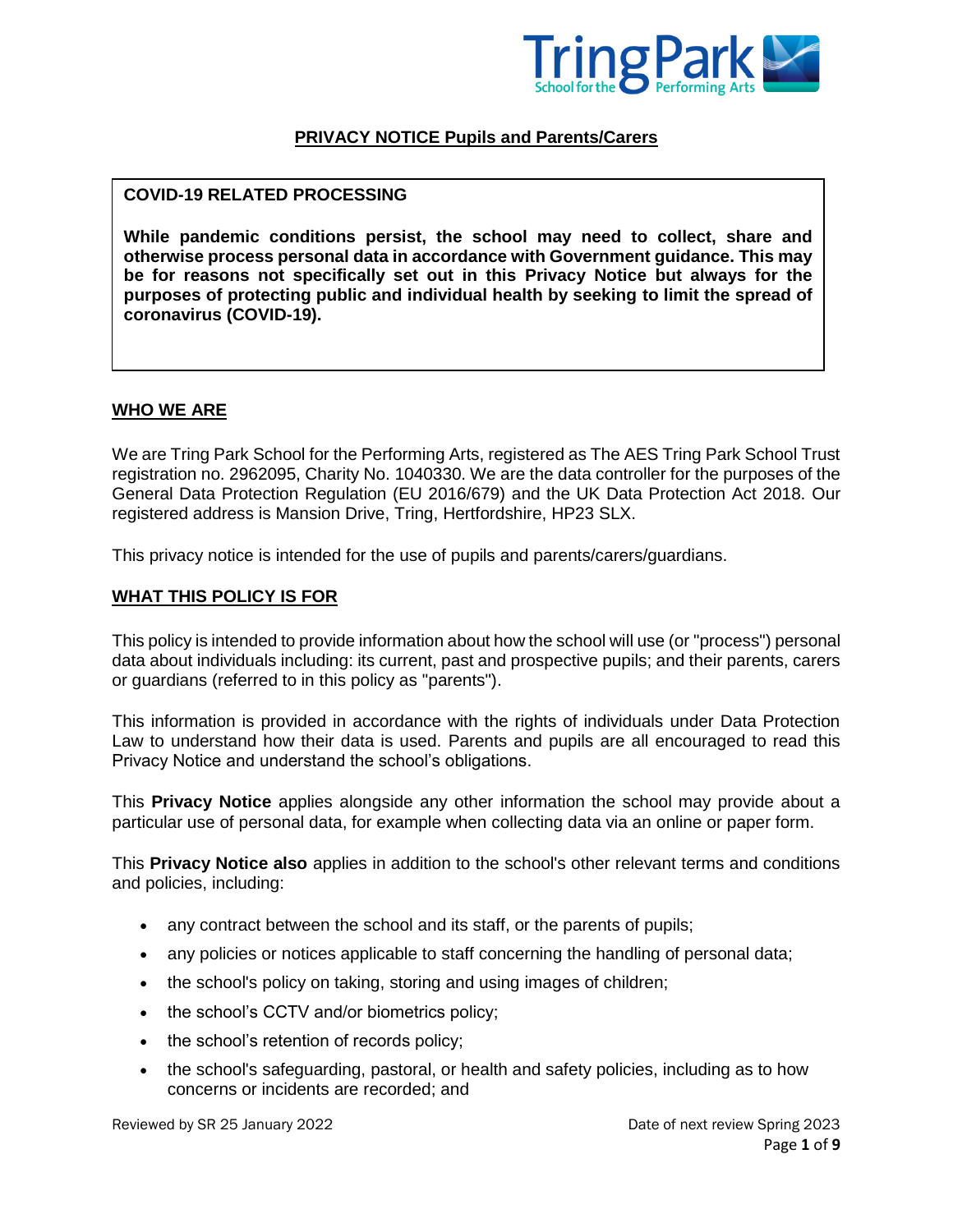

• the school's IT policies, including its Acceptable Use policy, Social Media policy, eSafety policy, WiFi policy, Remote Working policy and Bring Your Own Device policy.

# **RESPONSIBILITY FOR DATA PROTECTION**

The School has appointed Stephen Robinson Business Director who will deal with all your requests and enquiries concerning the school's uses of your personal data (see section on Your Rights below) and endeavour to ensure that all personal data is processed in compliance with this policy and Data Protection Law. Stephen Robinson can be contacted via email at [dataprotection@tringpark.com](mailto:dataprotection@tringpark.com)

### **WHY THE SCHOOL NEEDS TO PROCESS PERSONAL DATA**

In order to carry out its ordinary duties to pupils and parents, the school may process a wide range of personal data about individuals (including current, past and prospective pupils or parents) as part of its daily operation.

Some of this activity the school will need to carry out in order to fulfil its legal rights, duties or obligations – including those under a contract with its parents of its pupils.

Other uses of personal data will be made in accordance with the school's legitimate interests, or the legitimate interests of another, provided that these are not outweighed by the impact on individuals.

The school expects that the following uses fall within the category of its "**legitimate interests**":

- For the purposes of pupil selection, to confirm the identity of prospective pupils and their parents, and retain a record if appropriate for the purposes of future applications or openings;
- To provide education services, including musical education, physical training or spiritual development, career services, and extra-curricular activities to pupils, and monitoring pupils' progress and educational needs, including where such services are provided remotely (either temporarily or permanently)
- Maintaining relationships with alumni and the school community, including direct marketing or fundraising activity;
- For the purposes of donor due diligence, and to confirm the identity of prospective donors and their background land relevant interests];
- For the purposes of management planning and forecasting, research and statistical analysis, including that imposed or provided for by law (such as tax, diversity or gender pay gap analysis);
- To enable relevant authorities to monitor the school's performance and to intervene or assist with incidents as appropriate;
- To give and receive information and references about past and current pupils, including relating to outstanding fees or payment history, to/from any educational institution that the pupil attended or where it is proposed they attend; and to provide references to potential employers of past pupils;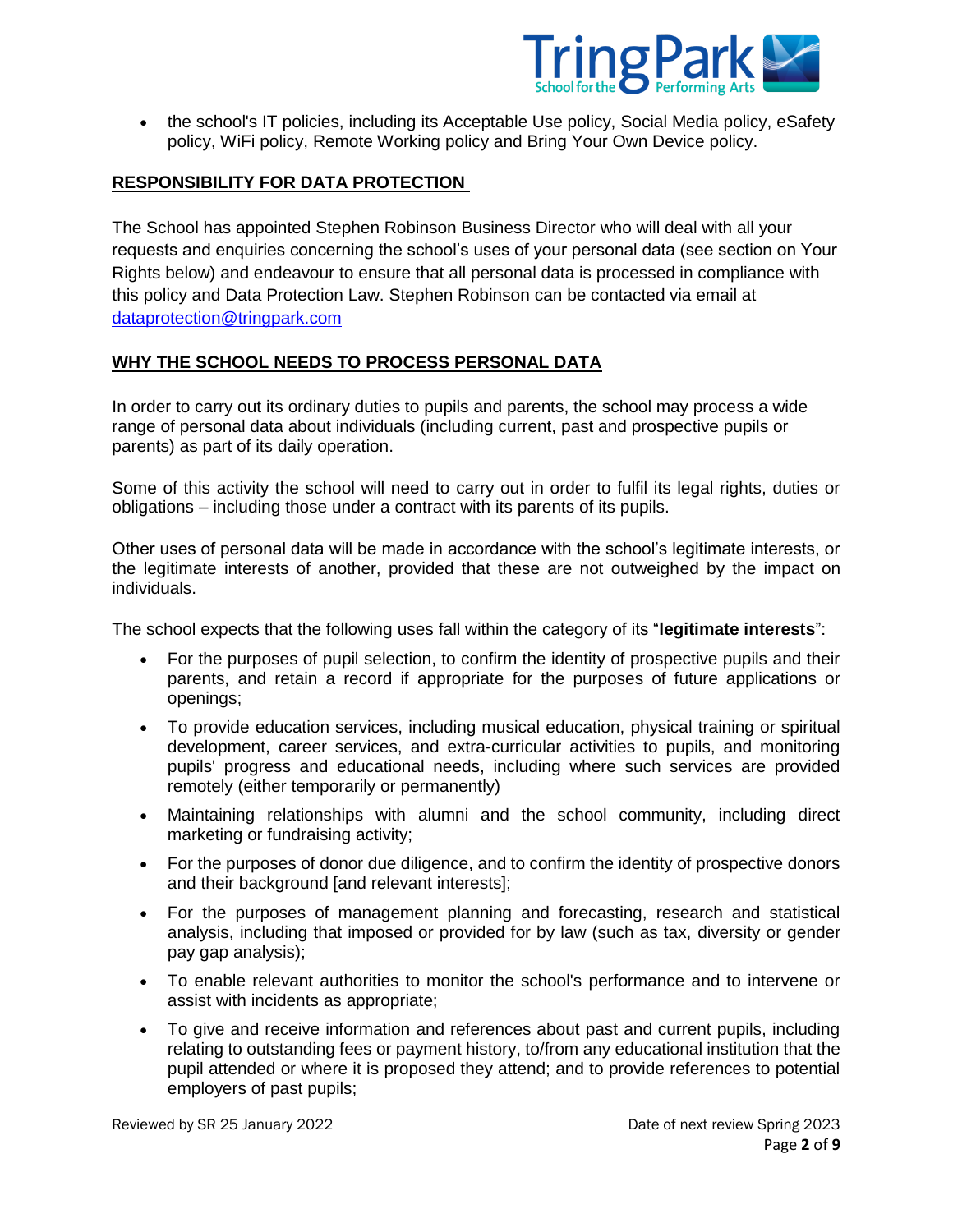

- To enable pupils to take part in national or other assessments, and to publish the results of public examinations or other achievements of pupils of the school;
- To safeguard pupils' health and welfare and provide appropriate pastoral care;
- To monitor (as appropriate) use of the school's IT and communications systems in accordance with the school's IT: acceptable use policy;
- To make use of photographic images of pupils in school publications, on the school website and (where appropriate) on the school's social media channels in accordance with the school's policy on taking, storing and using images of children;
- For security purposes, including CCTV in accordance with the school's CCTV policy;
- For regulatory record keeping / compliance purposes in respect of immigration requirements, as an employer and/or visa sponsor;
- To carry out or cooperate with any school or external complaints, disciplinary or investigation process; and
- Where otherwise reasonably necessary for the school's purposes, including to obtain appropriate professional advice and insurance for the school.
- , including to obtain appropriate professional advice and insurance for the school.

In addition, the school may need to process **special category personal data** (concerning health, ethnicity, religion, or sexual life) or criminal records information (such as when carrying out DBS checks) in accordance with rights or duties imposed on it by law, including as regards safeguarding and employment as defined by GDPR. The condition in Article 9(2) of the GDPR, our legal basis for this is carried out in the course of our "**legitimate activities"** with appropriate safeguards and on condition that the processing relates solely to the members or to former members of the School or to persons who have regular contact with it in connection with its purposes and that the personal data are not disclosed outside the School without the consent of the data subjects;

These reasons may include:

- To safeguard pupils' welfare and provide appropriate pastoral (and where necessary, medical) care, and to take appropriate action in the event of an emergency, incident or accident, including by disclosing details of an individual's medical condition or other relevant information where it is in the individual's interests to do so: for example for medical advice, for social protection, safeguarding, and cooperation with police or social services, for insurance purposes or to caterers or organisers of school trips who need to be made aware of dietary or medical needs;
- To comply with public health requirements in respect of Covid-19 (or similar) testing: including managing on-site testing and/or processing the results of tests taken by pupils or other members of the School community, and sharing this information with relevant health authorities;
- To provide educational services in the context of any special educational needs of a pupil;
- To provide spiritual education in the context of any religious beliefs;
- In connection with employment of its staff, for example DBS checks, welfare, union membership or pension plans;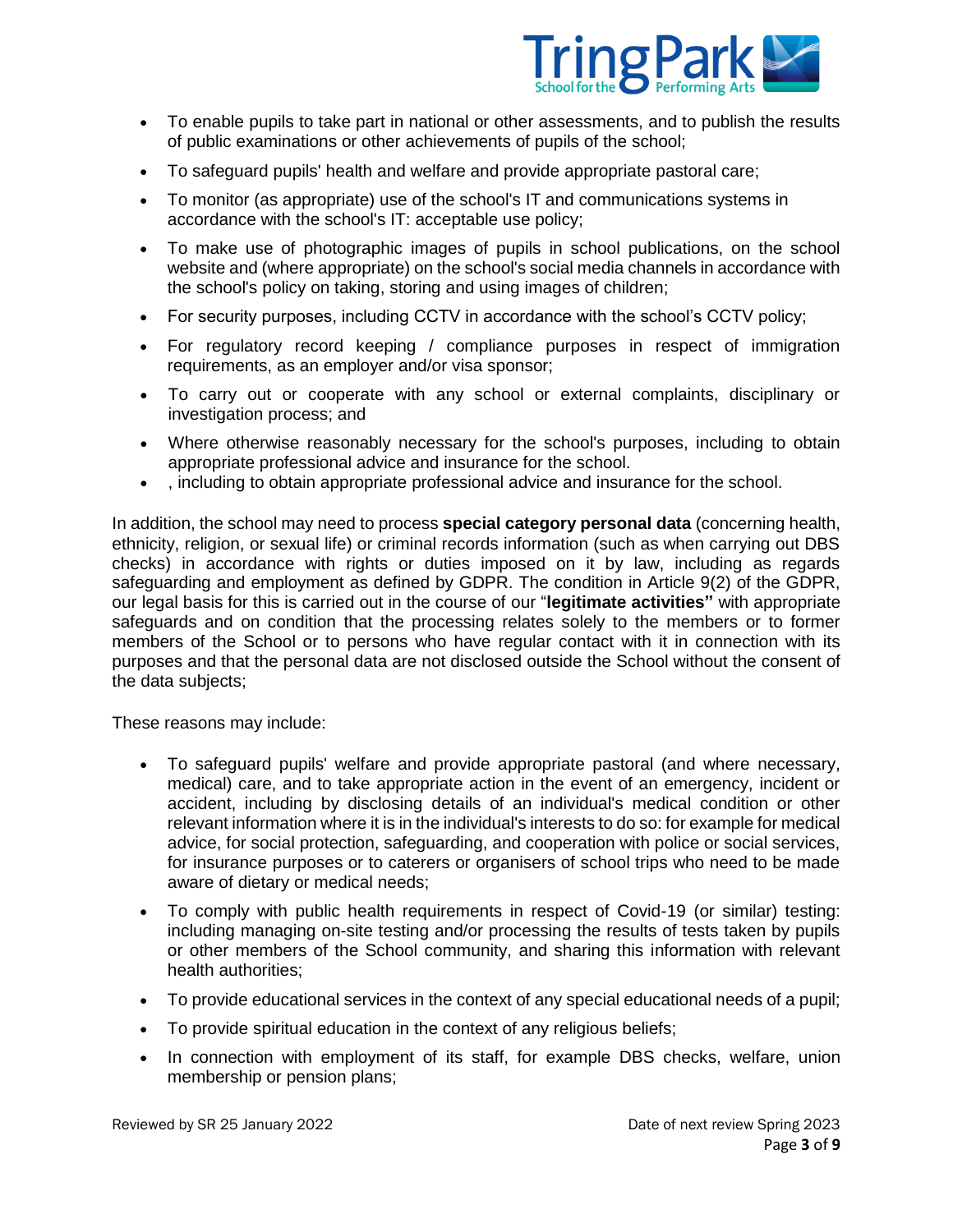

- As part of any school or external complaints, disciplinary or investigation process that involves such data, for example if there are SEND, health or safeguarding elements; or
- For legal and regulatory purposes (for example child protection, diversity monitoring, health and safety and immigration / visa sponsorship compliance) and to comply with its legal obligations and duties of care.

# **TYPES OF PERSONAL DATA PROCESSED BY THE SCHOOL**

This will include by way of example:

- names, addresses, telephone numbers, e-mail addresses and other contact details;
- car details (about those who use our car parking facilities);
- bank details and other financial information, e.g. about parents who pay fees to the school;
- past, present and prospective pupils' academic, disciplinary, admissions and attendance records (including information about any special needs), and examination scripts and marks;
- where appropriate, information about individuals' health, and contact details for their next of kin;
- references given or received by the school about pupils, and information provided by previous educational establishments and/or other professionals or organisations working with pupils; and
- images of pupils (and occasionally other individuals) engaging in school activities, and images captured by the school's CCTV system (in accordance with the school's policy on taking, storing and using images of children);

# **HOW THE SCHOOL COLLECTS DATA**

Generally, the school receives personal data from the individual directly (including, in the case of pupils, from their parents). This may be via a form, or simply in the ordinary course of interaction or communication (such as email or written assessments).

However in some cases personal data may be supplied by third parties (for example another school, or other professionals or authorities working with that individual).

# **WHO HAS ACCESS TO PERSONAL DATA AND WHO THE SCHOOL SHARES IT WITH**

Occasionally, the school will need to share personal information relating to its community with third parties, such as:

- professional advisers (e.g. lawyers, insurers, PR advisers and accountants);
- government authorities (e.g. HMRC, DfE, police or the local authority); and
- appropriate regulatory bodies e.g. the [Independent Schools Inspectorate](https://www.isi.net/)
- Trusts and funds

Where a pupil receives funding in full or in part, we are required by conditions of support from the trust to disclose certain information to that trust. The trust you have chosen will make you aware via conditions of support what information is requested.

Reviewed by SR 25 January 2022 **Date of next review Spring 2023** Date of next review Spring 2023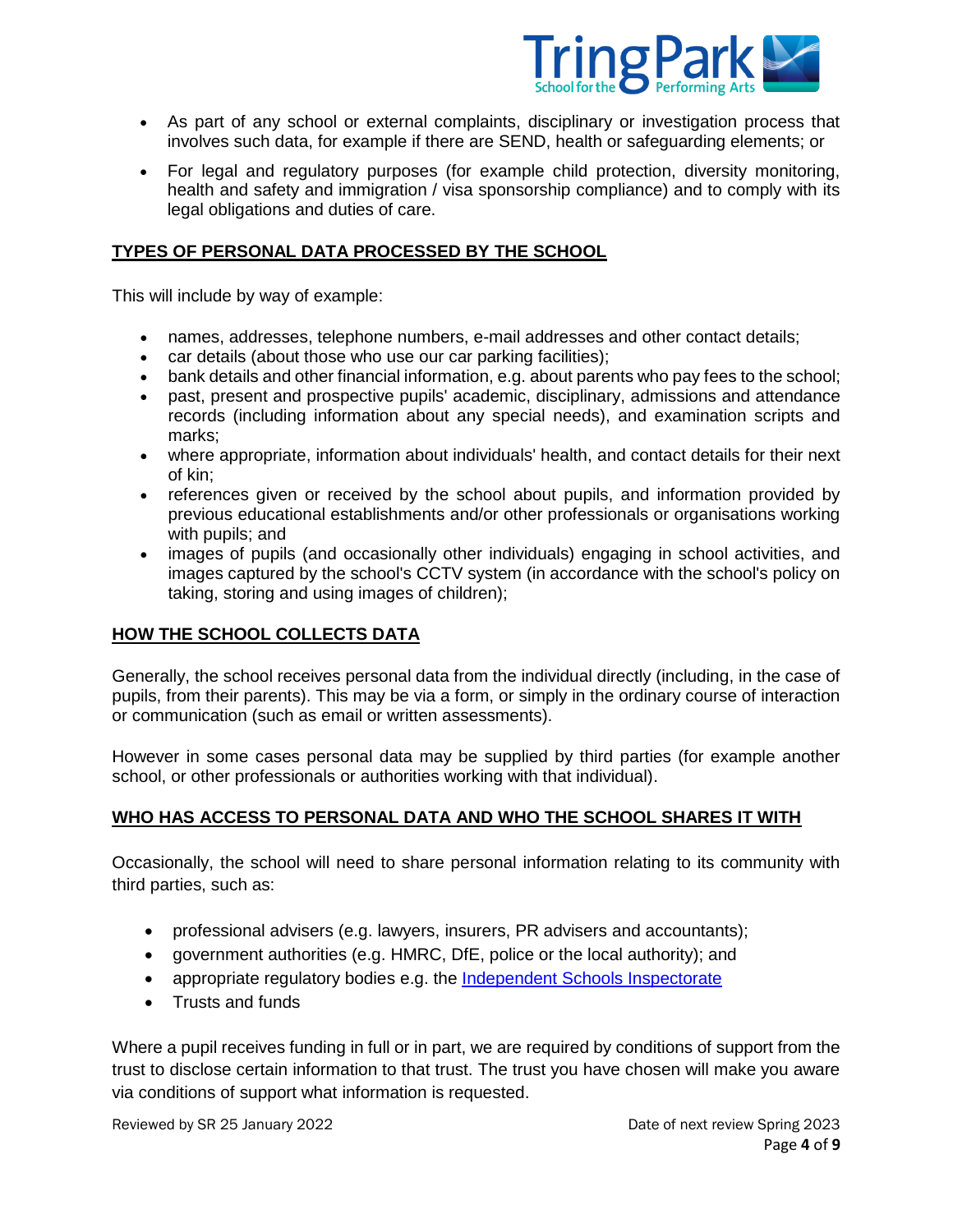

For the most part, personal data collected by the school will remain within the school, and will be processed by appropriate individuals only in accordance with access protocols (i.e. on a 'need to know' basis). Particularly strict rules of access apply in the context of:

- medical records [held and accessed only by the school doctor and appropriate medical staff under his/her supervision, or otherwise in accordance with express consent]; and
- pastoral or safeguarding files.

However, a certain amount of any SEND pupil's relevant information will need to be provided to staff more widely in the context of providing the necessary care and education that the pupil requires.

Pupils and parents are reminded that the school is under duties imposed by law and statutory guidance (including **[Keeping Children Safe in Education](https://www.gov.uk/government/publications/keeping-children-safe-in-education--2)**) to record or report incidents and concerns that arise or are reported to it, in some cases regardless of whether they are proven, if they meet a certain threshold of seriousness in their nature or regularity. This may include file notes on personnel or safeguarding files, and in some cases referrals to relevant authorities such as the LADO or police. For further information about this, please view the school's Safeguarding Policy.

The school use Smoothwall which is an internet screening service which will monitor internet usage to protect children and staff from malicious or unsuitable content, for more information please see our Online safety IT and acceptable use policy.

Finally, in accordance with Data Protection Law, some of the school's processing activity is carried out on its behalf by third parties, such as IT systems, web developers or cloud storage providers. This is always subject to contractual assurances that personal data will be kept securely and only in accordance with the school's specific directions.

# **ACCESS TO SENSITIVE DATA**

Particularly strict rules of access apply in the context of "special category" data, most notably:

- medical records; and
- pastoral or safeguarding files.

Medical data. The school needs to process such information to comply with statutory duties and to keep pupils and others safe, but the school will ensure only authorised staff can access information on a need-to-know basis. This may include wider dissemination if needed for school trips or for catering purposes. Express consent will be sought where appropriate.

However, a certain amount of any SEND pupil's relevant information will need to be provided to staff more widely in the context of providing the necessary care and education that the pupil requires.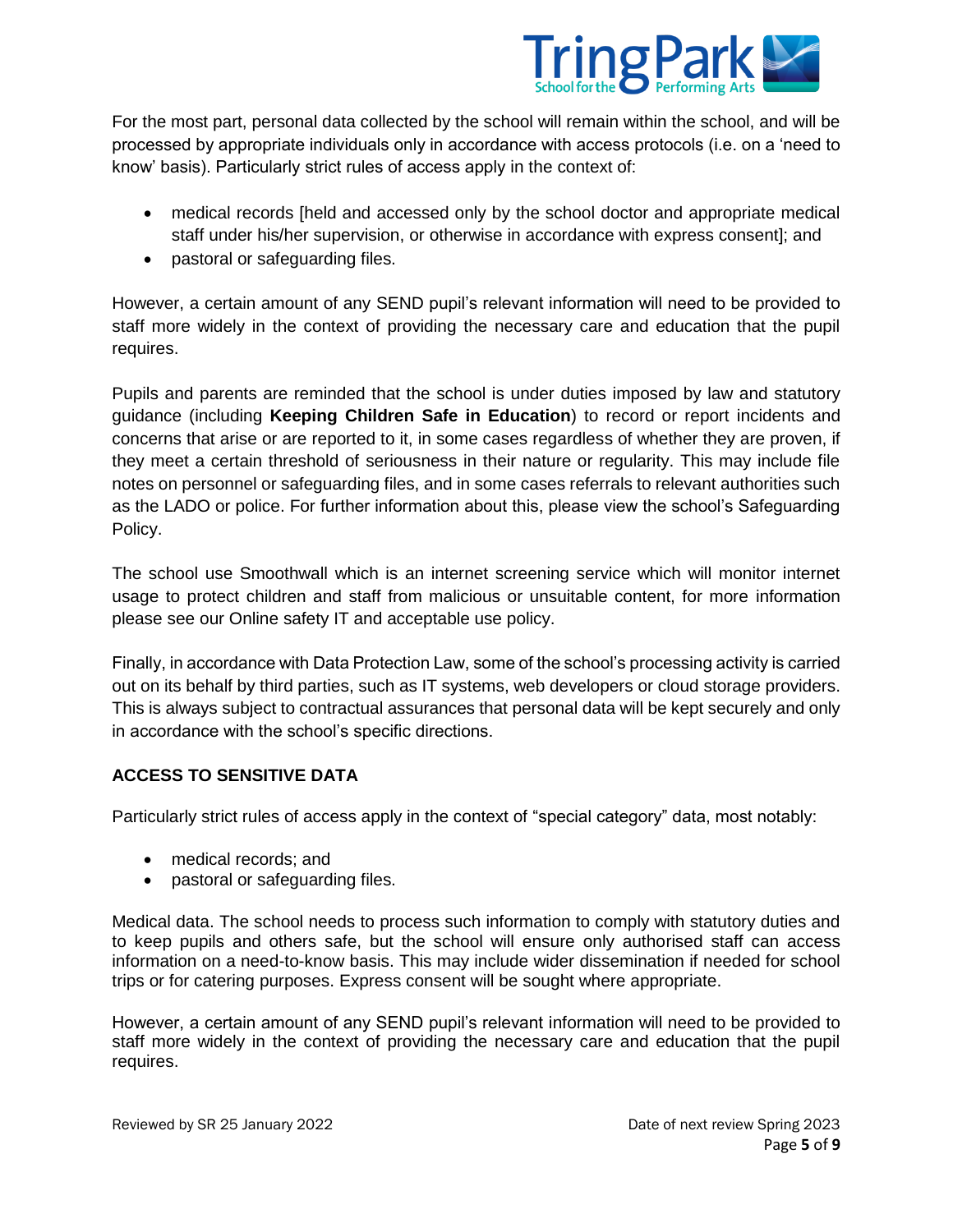

Safeguarding data. Staff, pupils and parents are reminded that the school is under duties imposed by law and statutory guidance (including [Keeping Children Safe in Education or KCSIE](https://assets.publishing.service.gov.uk/government/uploads/system/uploads/attachment_data/file/954314/Keeping_children_safe_in_education_2020_-_Update_-_January_2021.pdf) to record or report incidents and concerns that arise or are reported to it, in some cases regardless of whether they are proven, if they meet a certain threshold of seriousness in their nature or regularity. This is likely to include file notes on personnel or safeguarding files, [low-level concerns records kept about adults], and in some cases referrals to relevant authorities such as the LADO or police.

KCSIE also requires that, whenever a child leaves the school to join another school or college, his or her child protection file is promptly provided to the new organisation. The school will retain a copy in accordance with its retention policy for material related to safeguarding matters.

For further information about this, please view the school's Safeguarding Policy.

# **HOW LONG WE KEEP PERSONAL DATA**

The school will retain personal data securely and only in line with how long it is necessary to keep for a legitimate and lawful reason. Typically, the legal recommendation for how long to keep ordinary staff and pupil personnel files is up to 7 years following departure from the school. However, incident reports and safeguarding files will need to be kept much longer, in accordance with specific legal requirements. If you have any specific queries about how this policy is applied, or wish to request that personal data that you no longer believe to be relevant is considered for erasure, please contact Stephen Robinson at [Stephen.robinson@tringpark.com](mailto:Stephen.robinson@tringpark.com) However, please bear in mind that the school may have lawful and necessary reasons to hold on to some data.

A limited and reasonable amount of information will be kept for archiving purposes, for example; and even where you have requested we no longer keep in touch with you, we will need to keep a record of the fact in order to fulfil your wishes (called a "suppression record").

For information regarding retention periods please see our Retentions of Records Policy, to request a copy please email the school on [dataprotection@tringpark.com.](mailto:dataprotection@tringpark.com)

# **KEEPING IN TOUCH AND SUPPORTING THE SCHOOL**

The school will use the contact details of parents, alumni and other members of the school community to keep them updated about the activities of the school, or alumni and parent events of interest, including by sending updates and newsletters, by email and by post. Unless the relevant individual objects, the school may also:

- Share personal data about parents and/or alumni, as appropriate, with organisations set up to help establish and maintain relationships with the school community, such as any parent/staff association, old members/alumni association etc;
- Contact parents and/or alumni by post and email in order to promote and raise funds for the school [and, where appropriate, other worthy causes];
- Should you wish to limit or object to any such use, or would like further information about them, please contact Stephen Robinson [dataprotectio@tringpark.com](mailto:dataprotectio@tringpark.com) in writing. You always have the right to withdraw consent, where given, or otherwise object to direct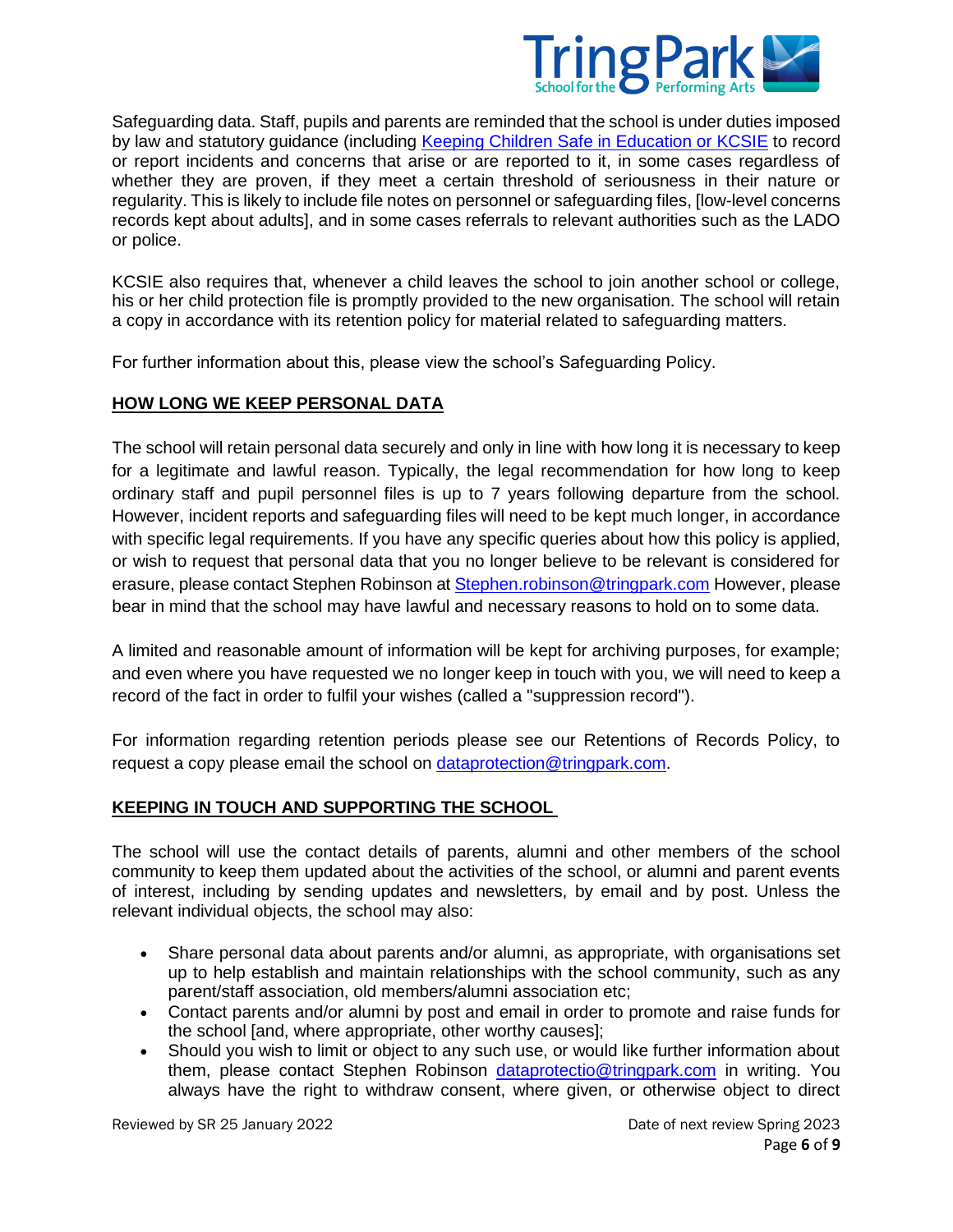

marketing or fundraising. However, the school may need nonetheless to retain some of your details (not least to ensure that no more communications are sent to that particular address, email or telephone number).

## **YOUR RIGHTS**

#### • Rights of access, etc.

Individuals have various rights under Data Protection Law to access and understand personal data about them held by the school, and in some cases ask for it to be erased or amended or have it transferred to others, or for the school to stop processing it – but subject to certain exemptions and limitations.

Any individual wishing to access or amend their personal data, or wishing it to be transferred to another person or organisation, or who has some other objection to how their personal data is used, should put their request in writing to Stephen Robinson, [stephen.robinson@tringpark.com](mailto:stephen.robinson@tringpark.com)

The school will endeavour to respond to any such written requests as soon as is reasonably practicable and in any event within statutory time-limits (which is one month in the case of requests for access to information).

The school will be better able to respond quickly to smaller, targeted requests for information. If the request for information is manifestly excessive or similar to previous requests, the school may ask you to reconsider, or require a proportionate fee (but only where Data Protection Law allows it).

### Requests that cannot be fulfilled

You should be aware that the right of access is limited to your own personal data, and certain data is exempt from the right of access. This will include information which identifies other individuals (and parents need to be aware this may include their own children, in certain limited situations – please see further below), or information which is subject to legal privilege (for example legal advice given to or sought by the school, or documents prepared in connection with a legal action).

The school is also not required to disclose any pupil examination scripts (or other information consisting solely of pupil test answers), provide examination or other test marks ahead of any ordinary publication, nor share any confidential reference given by the school itself for the purposes of the education, training or employment of any individual.

You may have heard of the "right to be forgotten". However, we will sometimes have compelling reasons to refuse specific requests to amend, delete or stop processing your (or your child's) personal data: for example, a legal requirement, or where it falls within a legitimate interest identified in this Privacy Notice. All such requests will be considered on their own merits.

### • Pupil requests

Pupils can make subject access requests for their own personal data, provided that, in the reasonable opinion of the school, they have sufficient maturity to understand the request they are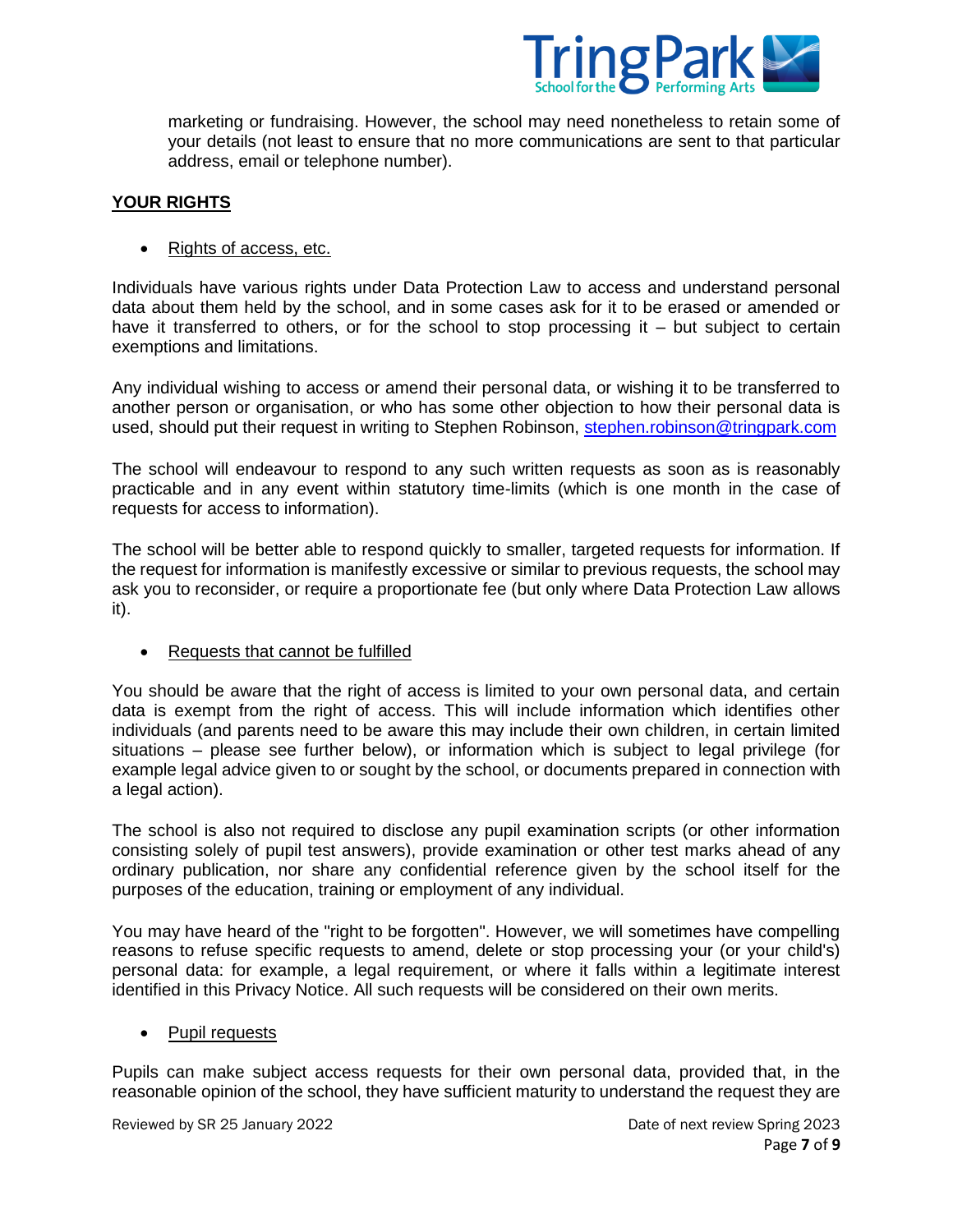

making (see section **Whose Rights?** below). A pupil of any age may ask a parent or other representative to make a subject access request on his/her behalf.

Indeed, while a person with parental responsibility will generally be entitled to make a subject access request on behalf of younger pupils, the law still considers the information in question to be the child's: for older pupils, the parent making the request may need to evidence their child's authority for the specific request.

Pupils aged 13 and above are generally assumed to have this level of maturity, although this will depend on both the child and the personal data requested, including any relevant circumstances at home. Slightly younger children may however be sufficiently mature to have a say in this decision, depending on the child and the circumstances.

• Parental requests, etc.

It should be clearly understood that the rules on subject access are not the sole basis on which information requests are handled. Parents may not have a statutory right to information, but they and others will often have a legitimate interest or expectation in receiving certain information about pupils without their consent. The school may consider there are lawful grounds for sharing with or without reference to that pupil.

Parents will in general receive educational and pastoral updates about their children. Where parents are separated, the school will, in most cases, aim to provide the same information to each person with parental responsibility, but may need to factor in all the circumstances including the express wishes of the child.

All information requests from, on behalf of, or concerning pupils – whether made under subject access or simply as an incidental request – will therefore be considered on a case by case basis.

Consent

Where the school is relying on consent as a means to process personal data, any person may withdraw this consent at any time (subject to similar age considerations as above). Examples where we do rely on consent are: certain types of uses of images, certain types of fundraising activity. Please be aware however that the school may not be relying on consent but have another lawful reason to process the personal data in question even without your consent.

That reason will usually have been asserted under this Privacy Notice, or may otherwise exist under some form of contract or agreement with the individual (e.g. an employment or parent contract, or because a purchase of goods, services or membership of an organisation such as an alumni or parents' association has been requested).

• Whose rights?

The rights under Data Protection Law belong to the individual to whom the data relates. However, the school will often rely on parental authority or notice for the necessary ways it processes personal data relating to pupils – for example, under the parent contract, or via a form. Parents and pupils should be aware that this is not necessarily the same as the school relying on strict consent (see section on Consent above).